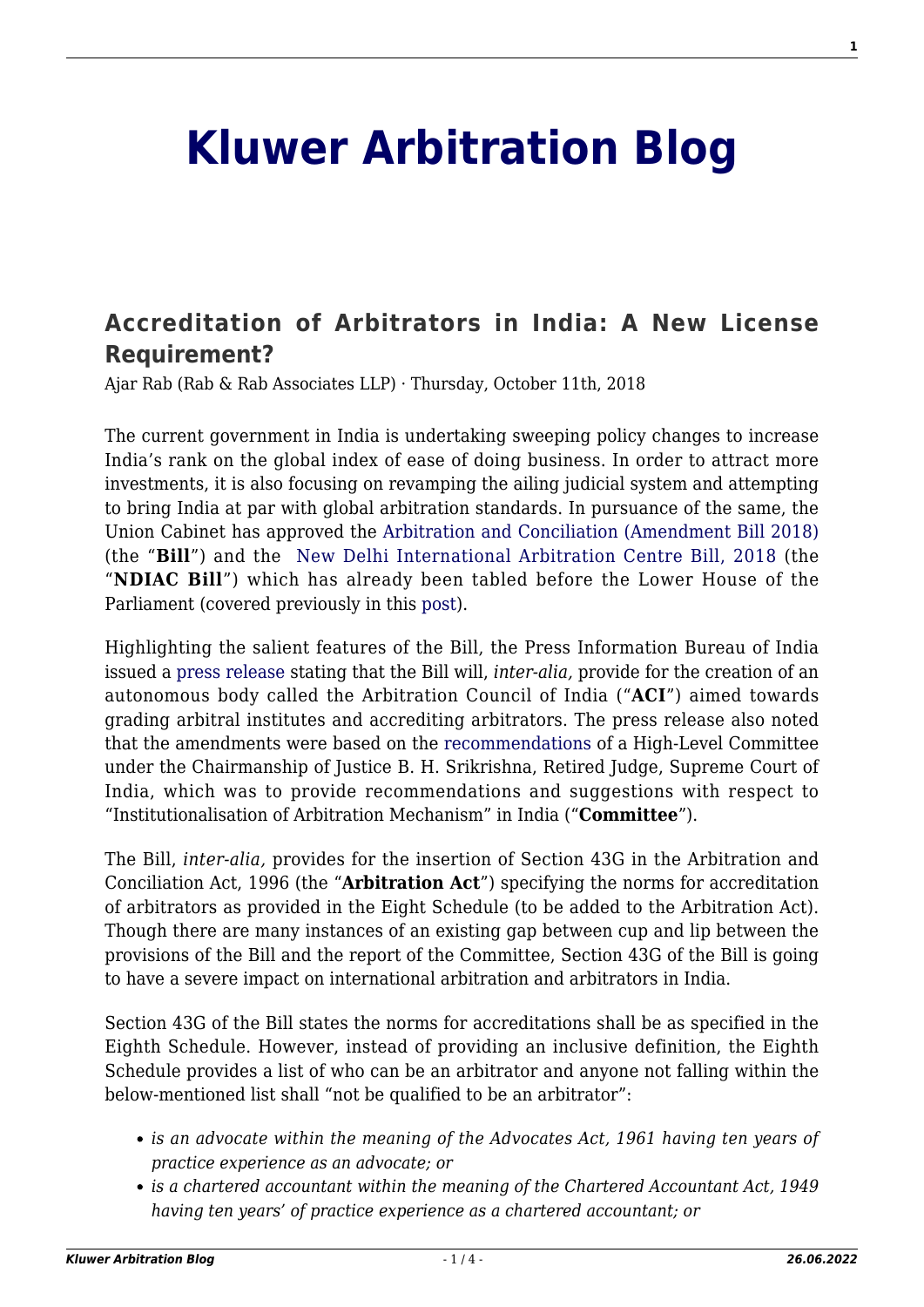- *an officer of the Indian Legal Service; or*
- *an officer with a law degree having ten years' experience in legal matters related to the Government, Autonomous Body, Public Sector Undertaking or at a senior level managerial position in private sector; or*
- *an officer with an engineering degree having ten years' of experience as an engineer in the Government, Autonomous Body, Public Sector Undertaking, or at a senior level managerial position in private sector or self-employed; or*
- *an officer having senior level experience of administration in the Central or State Government or having experience of senior level management of a Public Sector Undertaking or a Government company or a private company of repute; or*
- *in any other case, a person having educational qualification at degree level with ten years' of experience in scientific or technical stream in the fields of telecom, information technology, Intellectual Property Rights or other specialised areas in the Government, Autonomous Body, Public Sector Undertaking or at a senior level managerial position in a private sector, as the case may be.*

It is pertinent to mention that the Committee report categorically mandated that no new body is to be created for accreditation of arbitrators and instead recognition is to be given to professional institutes which have a robust and well-defined system of accreditation such as the Chartered Institute of Arbitrators (CIArb), the Singapore Institute of Arbitrators (SIArb), the Resolution Institute (RI), or the British Columbia Arbitration or Mediation Institute (BCAMI). Thus, the recommendation of the Committee was to recognize international bodies/professional institutes providing accreditation of arbitrators as their criteria is based on (a) professional education (b) attendance of arbitration hearing (c) qualifying examinations (d) peer interviews/assessment by a panel of approved arbitrators. This would lead to professional and well-qualified arbitrators. While this intent is duly reflected in Section 43D(2)(b) of the Bill which states that one of the functions of the ACI will be to recognize professional institutes providing for accreditation of arbitrators, based on the current wording of Section 43G, it is unclear whether the ACI will simply (i) recognize such institutes; or (ii) recognize such institutes only if the accreditation provided by them meets the criteria mentioned in the Eighth Schedule; or (iii) whether the ACI alone will accredit arbitrators as Section 43G does not provide for recognition of professional institutes for the purposes of accreditation.

It is pertinent to highlight that as per the criteria laid down under the Eighth Schedule, there is no room for any method by which the quality, experience and professional qualification of an arbitrator can be gauged. The Eighth Schedule reflects the conservative and outdated thinking of the government as the criteria relies solely on seniority and a basic professional degree or employment in a government service. None of these are sufficient or even remotely reflective of a person's knowledge of arbitration law or his/her capability to effectively discharge the duties and role of an arbitrator.

The current list provided in the Eighth Schedule assumes that by merely practicing as an advocate or chartered accountant for 10 years, a person is deemed to have gained knowledge in the field of arbitration and can discharge the role of an arbitrator which is judicial in nature. The list gives preference to seniority in managerial positions, matters related to government functions and government enterprises without defining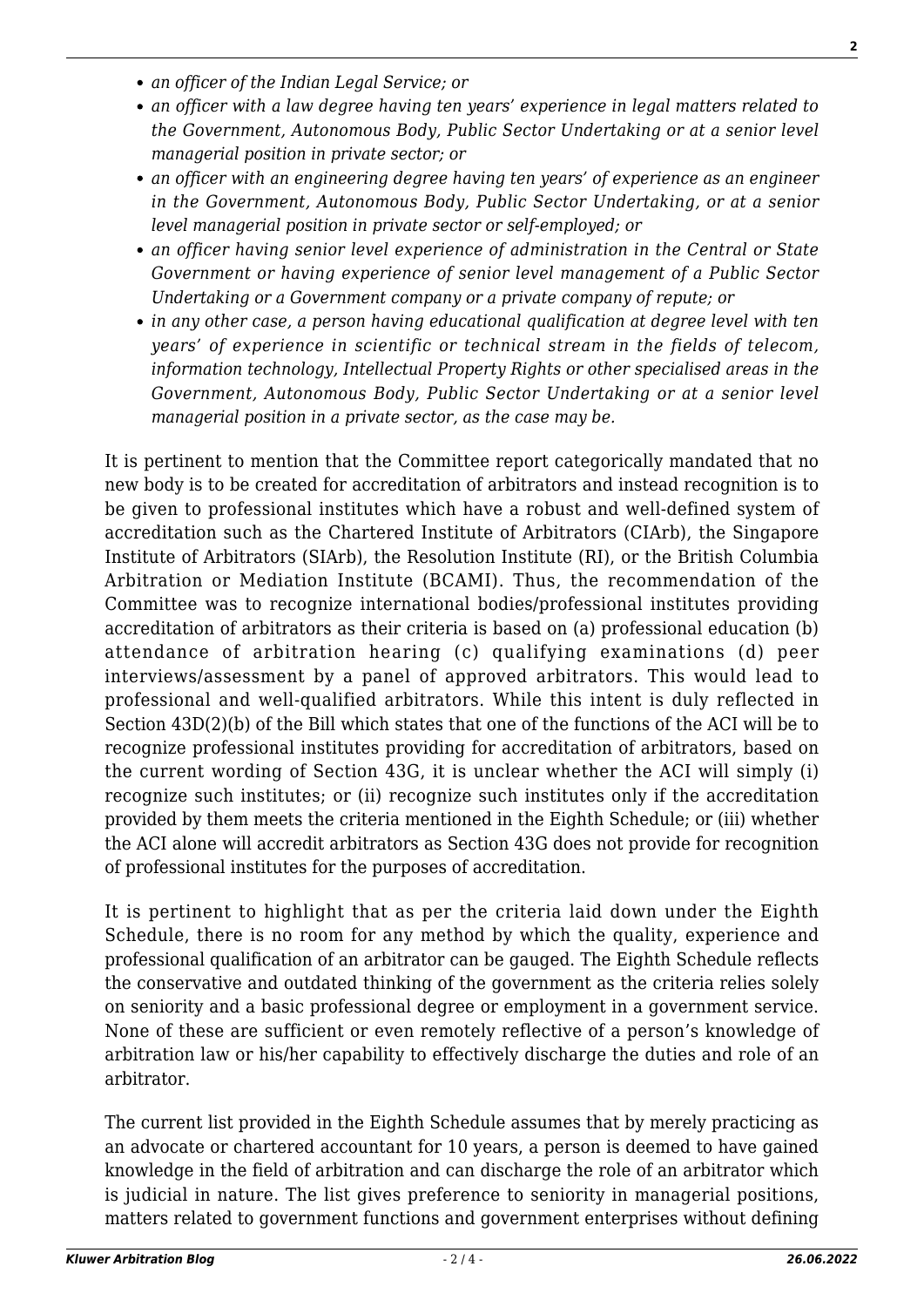what is the scope and extent of such seniority. Again, fallaciously, the list assumes knowledge of arbitration and basic tenets of justice only on account of age and association with the government or managerial positions in the private sector.

As many internationally renowned arbitrators would testify, mere age or seniority or association with government work does not in any manner equip a person to become an arbitrator. Even as an advocate with 10 years of practice in India, there is no guarantee that an advocate would actually be well versed in arbitration or that he or she would have handled arbitration matters in those 10 years. Therefore, the result of the Eighth Schedule being passed as a law would be that all those persons mentioned in the Schedule can become accredited arbitrators since there are no other criteria to evaluate their knowledge and understanding of arbitration. The catastrophic result would be accredited arbitrators without any knowledge, education, experience in arbitration law or the practice of arbitration.

The Committee report had specifically stated that the ACI should not be a body which provides accreditation but one that merely recognizes the accreditation provided by international bodies/professional institutes. The establishment of another body for accreditation would only result in duplication of efforts and would involve substantial financial commitment from the government. Despite such a clear recommendation that the ACI is not to become a regulator or a license granting body, the Bill has managed to achieve just that. If the proposed amendment is passed in its current form, it remains unclear if all internationally accredited arbitrators would again require accreditation in India by the ACI or will their existing accreditation be given due recognition, and if so, under what circumstances.

The other problems with Section 43G and the Eighth Schedule are that they fail to account for persons who even though internationally accredited and recognized as arbitrators, may not fall in the list of persons provided in the Eighth Schedule. Furthermore, while most bodies/professional institutes such as the CIArb, SIArb etc. encourage students to enrol and get accreditation as arbitrators, the Eighth Schedule in effect provides an age/seniority threshold which runs counter to the idea of promotion of arbitration.

Unless suitably addressed, creating another body for accreditation would neither benefit nor bolster arbitration in India. In fact, it would just become another certification for arbitrators without any serious reputation in the international market. Moreover, if professional institutes are not recognized, international arbitrators would have to re-apply for accreditation in India before arbitrating disputes in India.

Arbitration was already moving at a snail pace in India and suffered on account of judicial interference at every stage of the arbitration proceedings, the last thing it needed was government interference as well. In effect, the current text of Section 43G and Eight Schedule of the Bill will create more problems for arbitrators and the arbitration landscape in India. Instead of reducing the scope of judicial intervention, the Bill manages to create a new licensing requirement for arbitrators under the garb of providing accreditation.